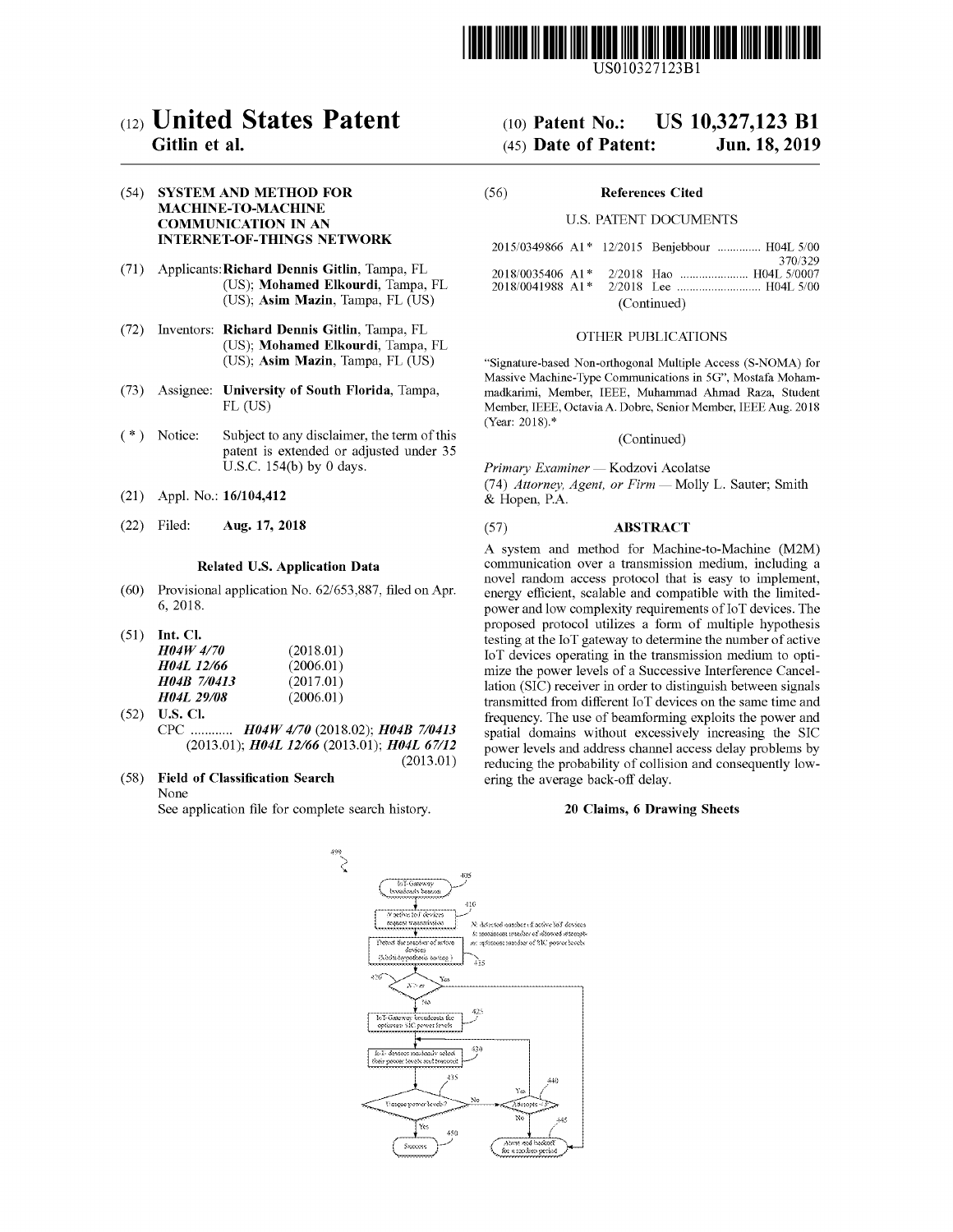## (56) **References Cited**

# u.s. PATENT DOCUMENTS

| $2018/0070346$ A <sub>1</sub> * |  | 3/2018 Soldati  H04W 72/0406 |  |
|---------------------------------|--|------------------------------|--|
| $2018/0131433$ A1 <sup>*</sup>  |  |                              |  |

# OTHER PUBLICATIONS

Al Rabee et aI., The optimum received power levels of uplink non-orthogonal multiple access (NOMA) signals. IEEE Wireless and Microwave Technology Conference (WAMICON). 2017. Cocoa Beach, Fl, USA: 1-4.

Balevi et aI., Aloha-NOMA for Massive Machine-to-Machine loT Communication. IEEE International Conference on Communications (ICC). 2018: 1-5.

Elkourdi et ai, Enabling Aloha-NOMA for Massive M2M Communication in loT Networks. Accepted 2018 IEEE Wireless and Microwave Technology Conference (WAMICON). 2018: 1-4.

Choi. NOMA-based random access with multichannel Aloha. IEEE Journal on Selected Areas in Communications. 2017. vol. 35 (No. 12): 2736-2743.

\* cited by examiner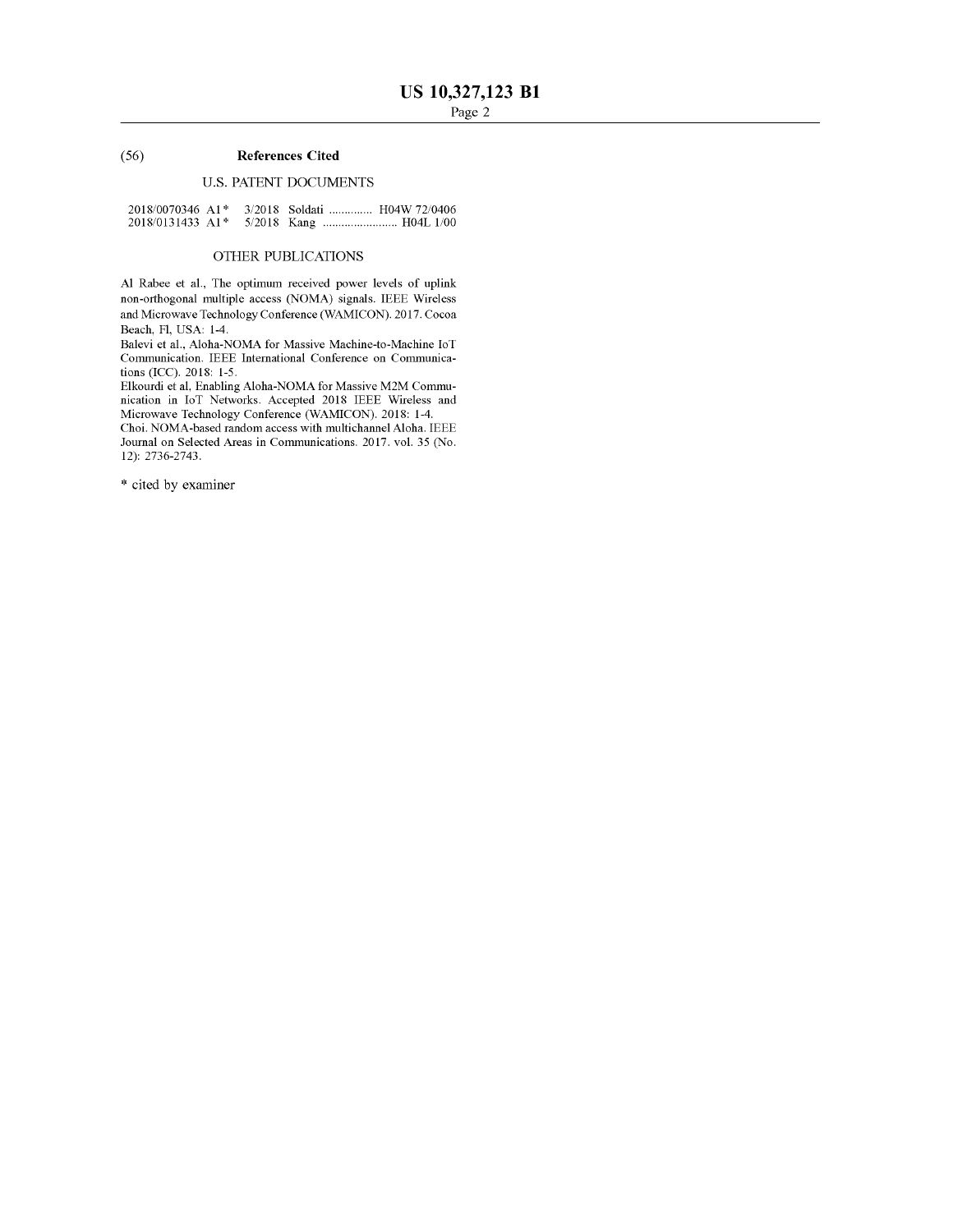

 $FIG. 1$ 



Successive Interference Cancellation (SIC) Receiver

FIG.  $2$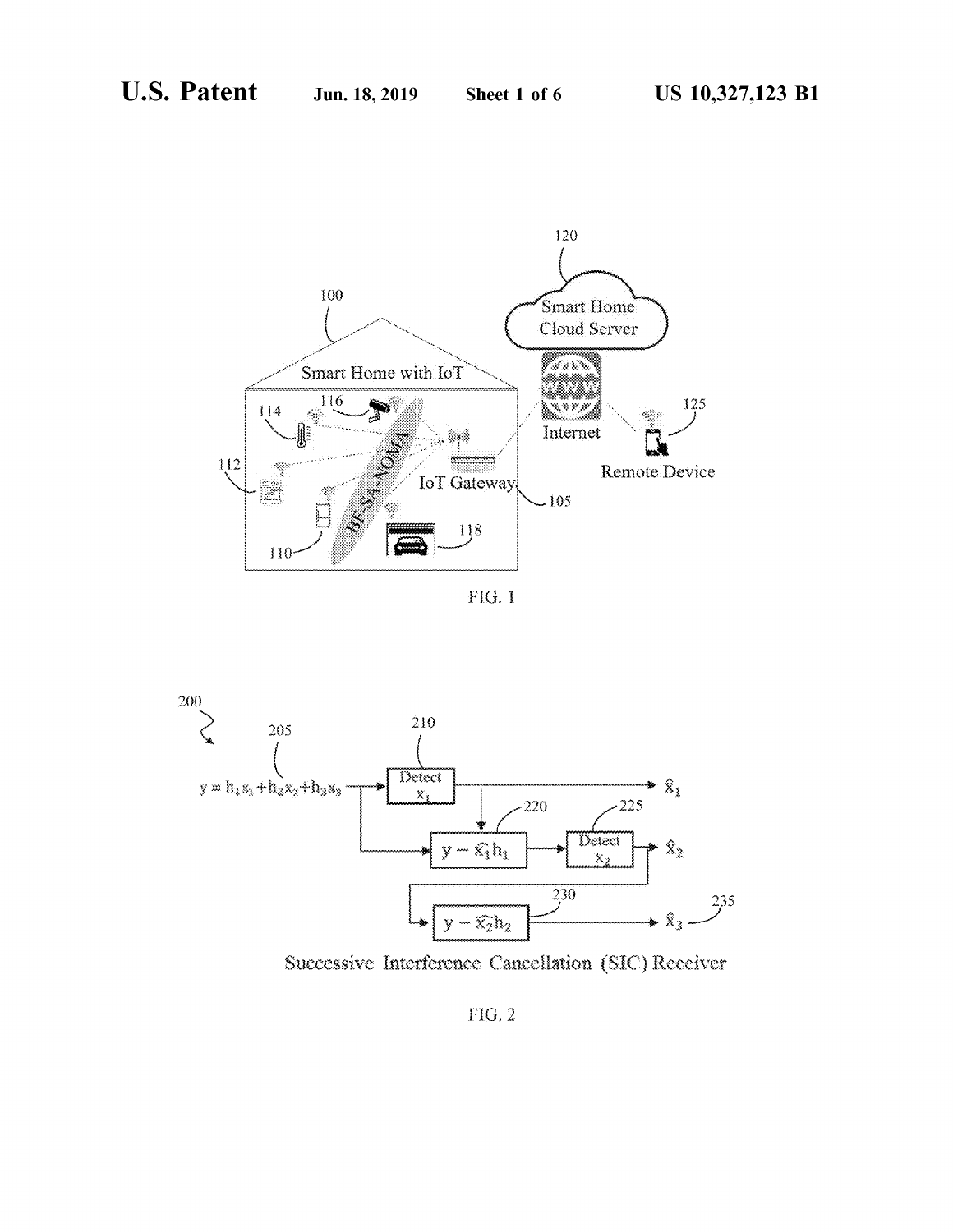



| $\mathbf{l}$ : From IoT gateway to | $\uparrow$ : From IoT device to |
|------------------------------------|---------------------------------|
| IoT devices.                       | IoT gateway.                    |

 $FIG. 3$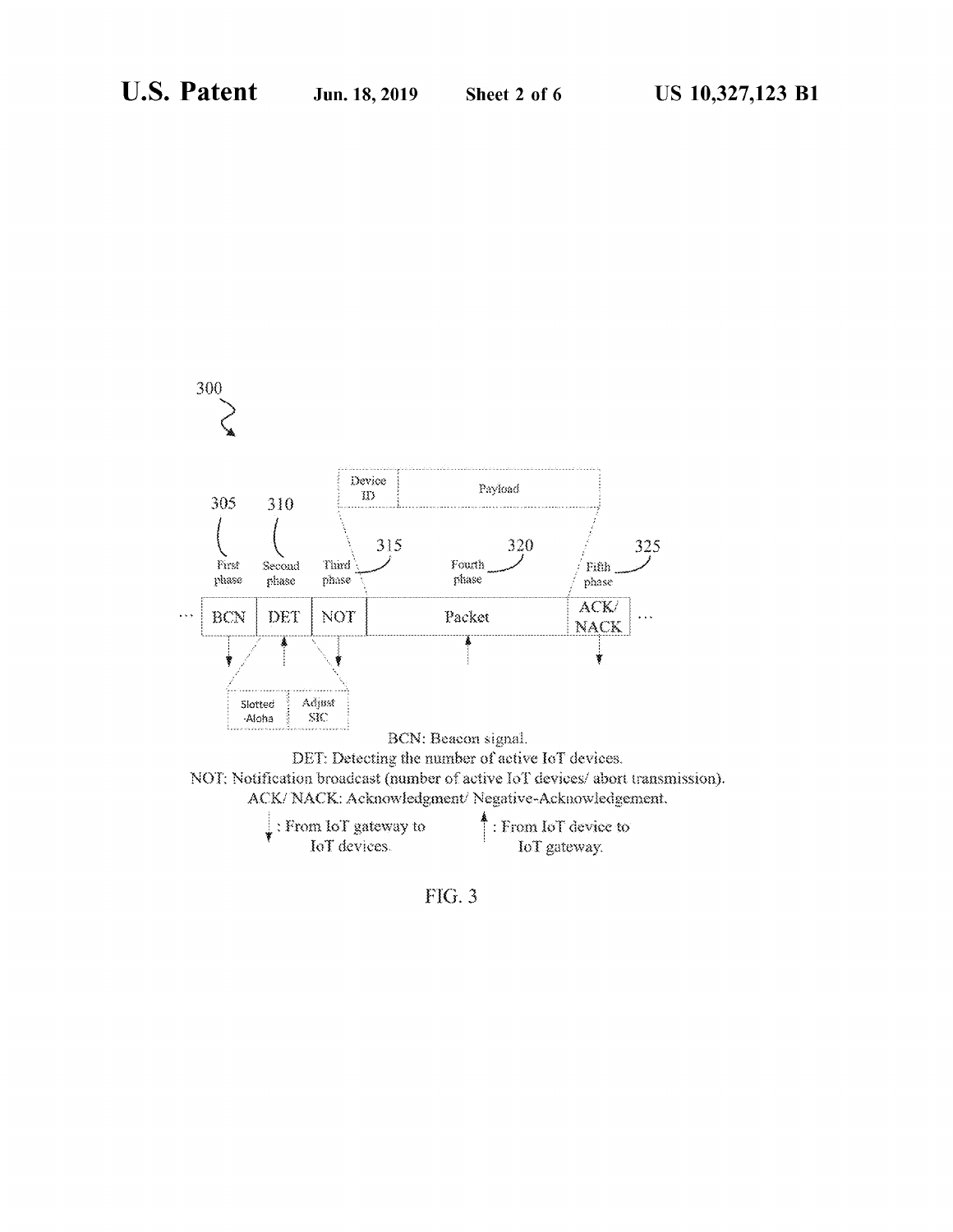

FIG. 4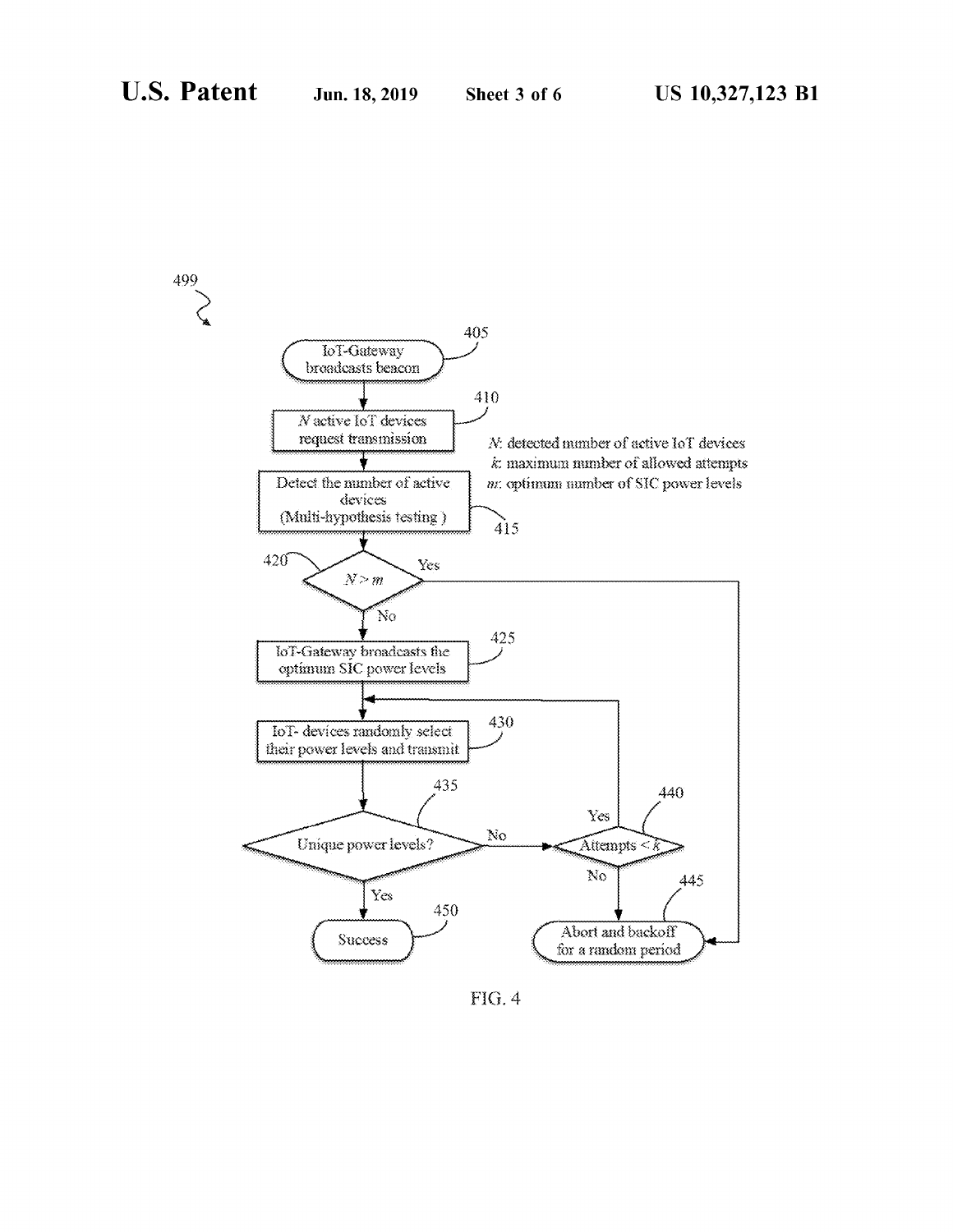

 $FIG. 5$ 



 $FIG. 6$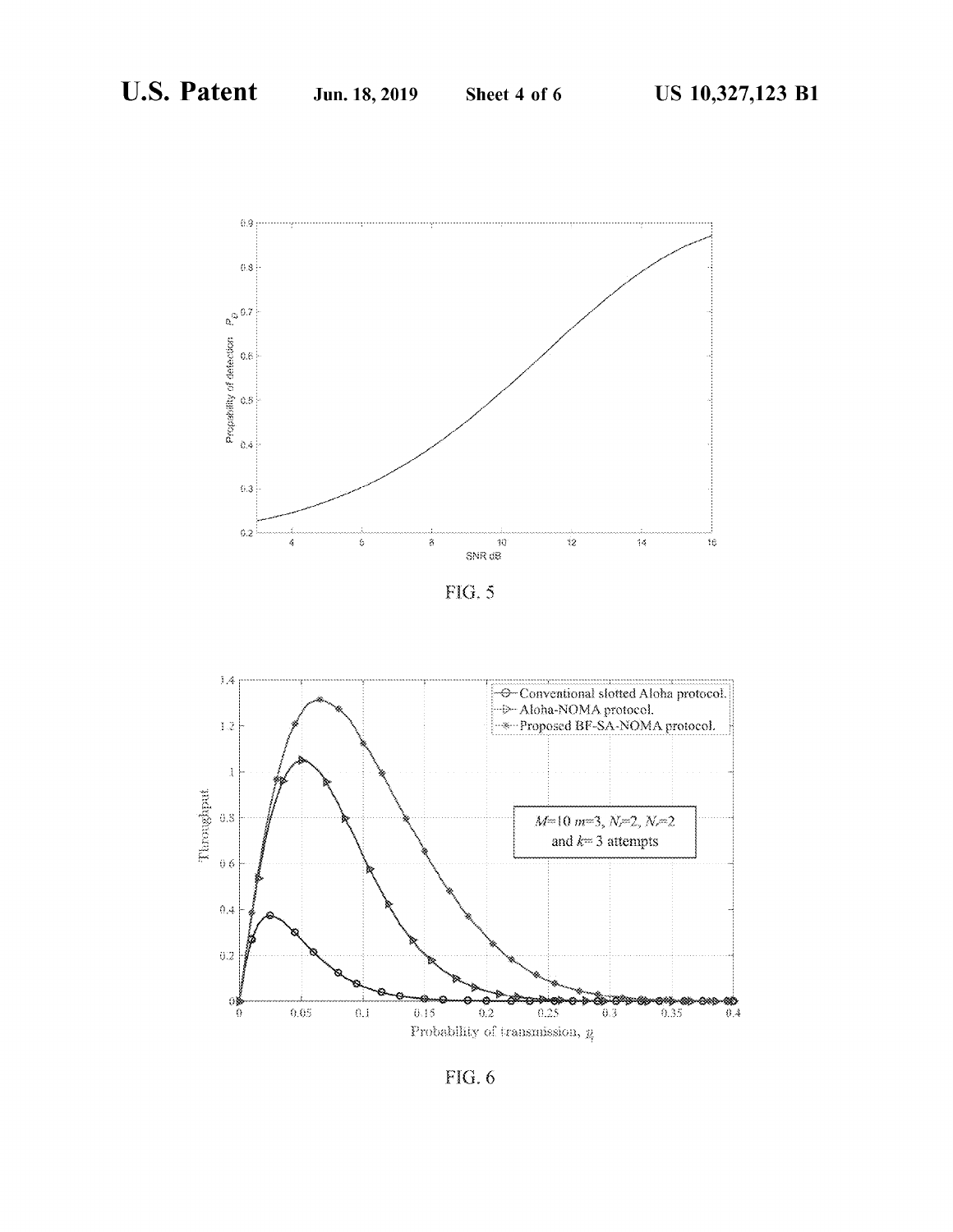

FIG. 7



FIG. 8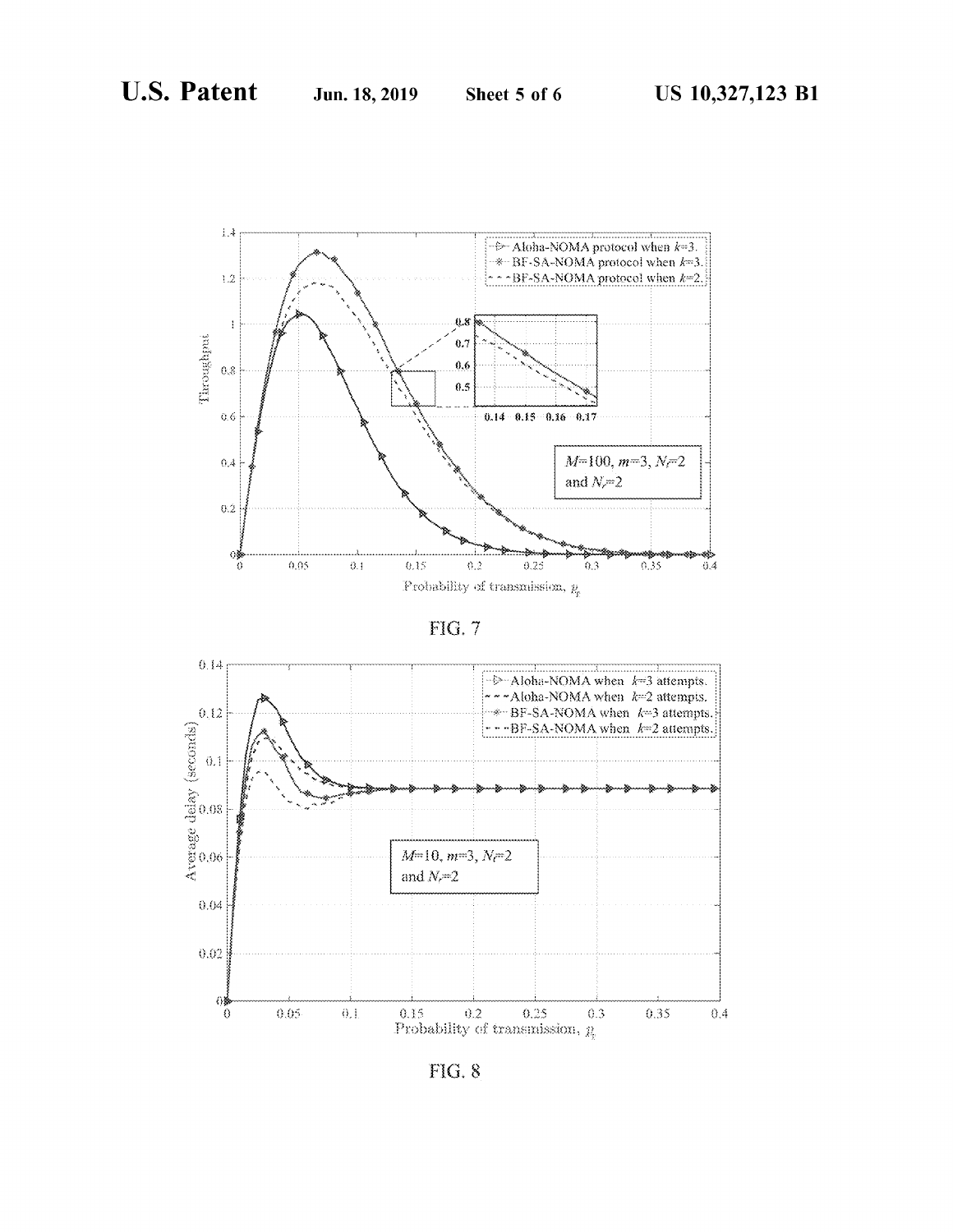

 $FIG. 9$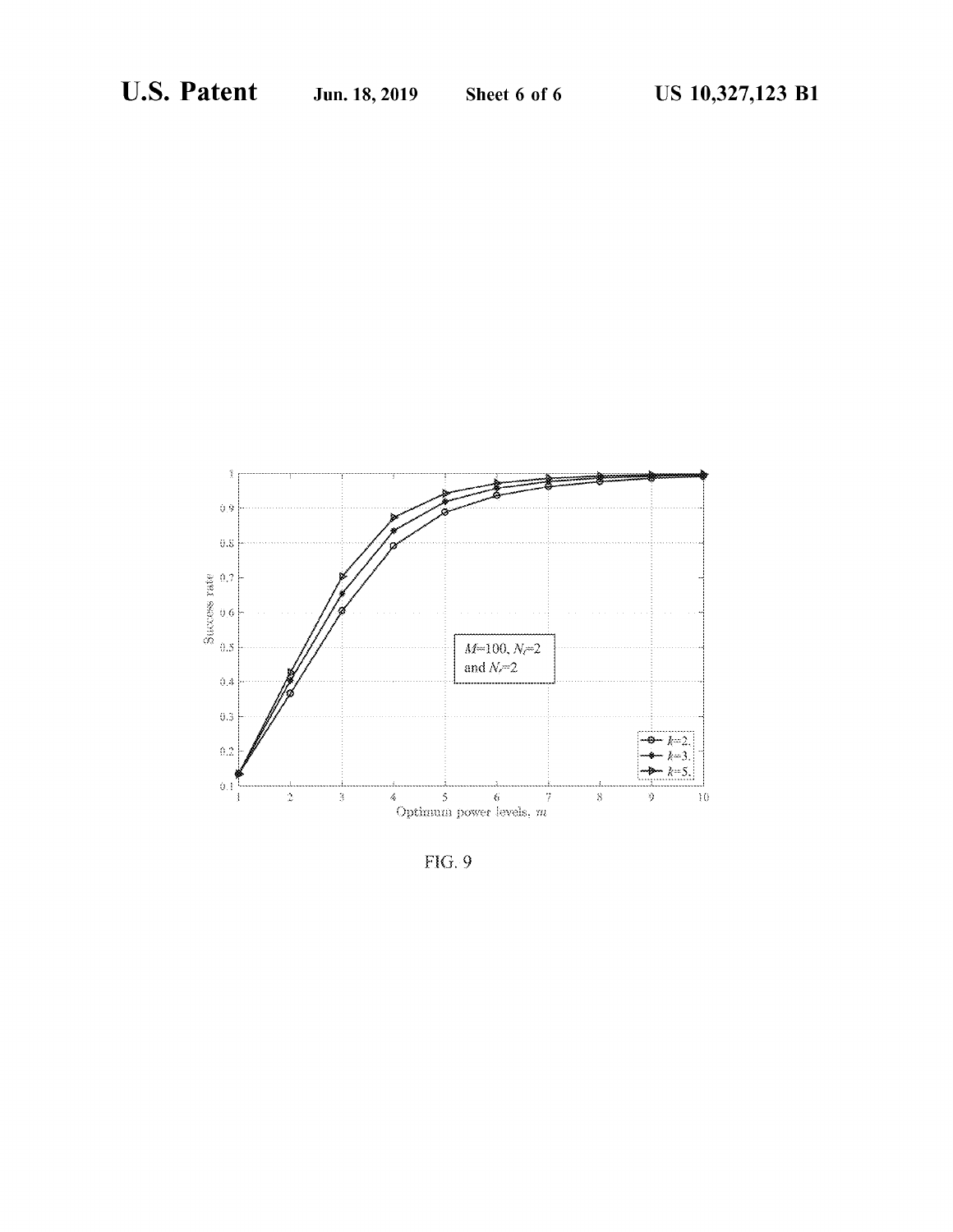5

#### **SYSTEM AND METHOD FOR MACHINE-TO-MACHINE COMMUNICATION IN AN INTERNET-OF-THINGS NETWORK**

#### CROSS-REFERENCE TO RELATED APPLICATIONS

This application claims priority to U.S. Provisional Patent Application No. 62/653,887 filed on Apr. 6, 2018, entitled "Enabling Slotted Aloha-Noma for Massive Machine-To-Machine (M2M) Communication in Internet of Thing (IOT) Networks".

# BACKGROUND OF THE INVENTION

The rapid growth of both the number of connected devices, and the data volume that is expected to be associated with loT applications, has increased the popularity of Machine-to-Machine (M2M) type communication within 5G wireless communication systems. Hence, it is necessary to rethink the medium access control (MAC) protocol to address the massive number of devices accessing the shared medium and the limited-power and low complexity requirements of loT devices.

Coordinated medium access protocols such as time-division multiple access (TDMA), frequency-division multiple access (FDMA), or code-division multiple access (CDMA) are contention-free protocols which ensure that resources are exclusively scheduled for each device. However, these protocols are not scalable and cannot provide sufficient through- 30 put to meet the demands of a massive number of 10T devices due to the empty slots and the scheduling overhead required for the connection establishment before each transmission.

As such, uncoordinated random access protocols have attracted lots of attention in the standards as a possible method for enabling a massive number of M2M communication links using short packets possible, while maintaining a low signaling overhead. However, uncoordinated medium access protocols, such as Aloha and Slotted Aloha (SA) only perform well in small networks and cannot provide sufficient 40 throughput in networks with many loT devices that are simultaneously transmitting over the shared medium due to collisions at the loT gateway.

Similar issues exist in IEEE 802.11, which is based on carrier-sense multiple access with collision avoidance 45 (CSMA/CA), where collisions can still happen due to the hidden and exposed terminal scenarios. Moreover, CSMA/ CA is not compatible with the limited-power requirements ofIoT devices because it requires continuous channel monitoring.

The various MAC protocols known in the art fall short of achieving high throughput and a low channel-access delay for a large number of active loT devices when the number of available radio resources is limited. Another drawback to MAC protocols known in the art is the high transmission 55 power that is required as the number of active loT devices increases, which makes them incompatible with powerlimited loT devices.

Accordingly, what is needed in the art is an improved MAC protocol for M2M communication that is scalable, 60 matched to the limited-power requirement of IoT devices ad provides high throughput.

# SUMMARY OF INVENTION

In various embodiments, the present invention provides a uncoordinated random medium access control (MAC) pro2

tocol for Internet of Thing (IoT) networks, which comprises slotted Aloha (SA) with power domain non-orthogonal multiple access (PD-NOMA) and multiple-input multipleoutput beamforming (MIMO BF). In the present invention, the number of active loT devices, which is not known a priori, is detected at the loT gateway via multiple hypothesis testing. The proposed protocol, referred to as BF-SA-NOMA, is not only scalable ad compatible with the powerlimited loT devices, but also uses beamforming to signifi-10 cantly improve the throughput to 1.31 compared with 0.36 in conventional slotted Aloha when 6 active loT devices can be successfully separated using 2x2 MIMO and a SIC (Successive Interference Cancellation) receiver with 3 optimum power levels. The proposed protocol achieves higher 15 throughput than SAN-NOMA with a lower average channel access delay.

In one embodiment, the present invention provides, a method for Machine-to-Machine (M2M) communication over a transmission medium, which includes, broadcasting a notification signal, from an Internet of Things (IoT) gateway, to notify a plurality of  $I \circ T$  devices that the  $I \circ T$  gateway is available to receive transmission packets over the transmission medium. The method further includes, transmitting a training sequence over the transmission medium from each active IoT device of the plurality of devices in response to the notification signal ad receiving a superposed signal at the loT gateway, wherein the superposed signal comprises each of the training sequences transmitted from each active loT device. The method further includes, determining, by the  $10T$  gateway, a number of active  $10T$  devices based upon the received superposed signal. If the number of active loT devices is less than or equal to a maximum number of optimum power levels of a Successive Interference Cancellation (SIC) receiver of the loT gateway, a number of optimum power levels of the SIC receiver is set to be equal to the number of active loT devices and the number of optimum power levels of the SIC receiver are broadcasted to the active IoT devices. Alternatively, if the number of active loT devices is greater than a maximum number of optimum power levels of the SIC receiver, the method continues by aborting the setting of the number of optimum power levels of the SIC receiver and broadcasting a next notification signal comprising a random back-off request, to notify the plurality of IoT devices that the IoT gateway is available to receive transmission packets over the transmission medium and to request that the active loT devices utilize a random back-off in a next transmission of the training sequence over the transmission medium.

If the number of active IoT devices is less than or equal 50 to the number of optimum power levels of the SIC receiver, the method continues by receiving, at each of the active IoT devices, the number of optimum power levels of the SIC receiver, electing, by each of the active IoT devices, one of the optimum power levels of the SIC receiver ad one of a plurality of receiving antennas of the SIC receiver ad transmitting, by each of the active loT devices, a device identification associated with the active loT device ad a payload, the payload comprising the selected optimum power level of the SIC receiver and the selected receiving antenna of the SIC receiver. After receiving the device identification and payload from each of the active loT devices, the method continues by, determining if the selected optimum power level of each of the active loT devices is distinct and establishing a connection between each of the <sup>65</sup> active loT devices ad the SIC receiver if the selected optimum power level of each of the active loT devices is distinct. Alternatively, if the selected optimum power level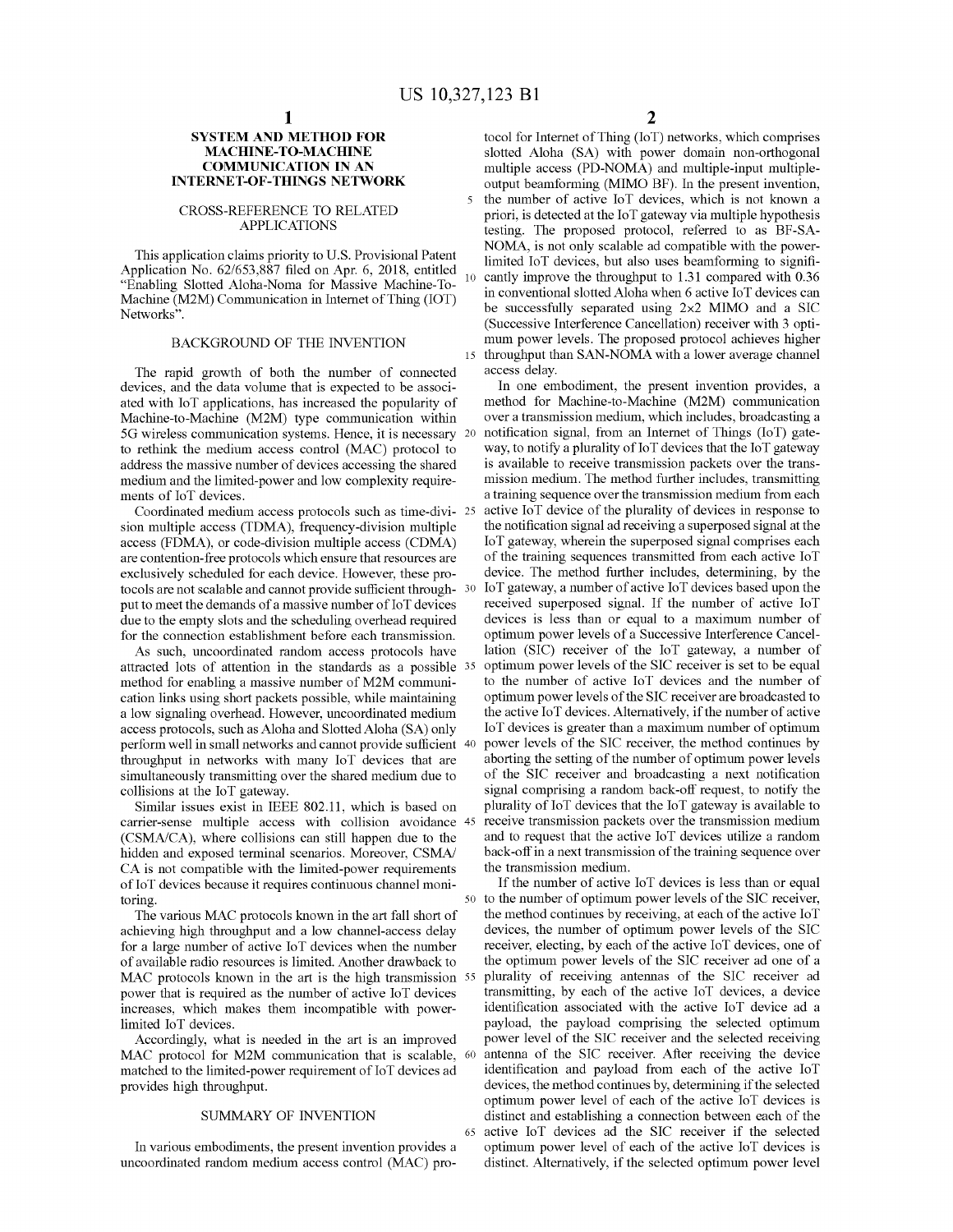of each of the active IoT devices is not distinct, the method continues by not establishing a connection between each of the active loT devices and transmitting a reselect signal to each of the active IoT devices to reselect an optimum power level. The steps of selecting optimum power levels is repeated until the selected optimum power levels are determined to be distinct or until a maximum number of attempts is exceeded. If the maximum number of attempts is exceeded without attaining distinct optimum power levels, the method continues by transmitting, from the loT gateway a negative-acknowledgement signal to each of the active IoT devices instructing each of the loT devices to utilize a random back-off in a next transmission of the training sequence over the transmission medium.

In one embodiment, the loT gateway determines a number 15 of active loT devices utilizing multi-hypothesis testing of the received superposed signal.

In a additional embodiment, the present invention provides a system for Machine-to-Machine (M2M) communication over a transmission medium which includes, a transmitter for broadcasting a notification signal over a transmission medium to notify a plurality of 10T devices that an loT gateway is available to receive transmission packets over the transmission medium and a receiver. The receiver for receiving a superposed signal at the loT gateway, wherein the superposed signal comprises a training sequence transmitted from each active loT device of the plurality of loT devices, for determining a number of active loT devices based upon the received superposed signal, for setting a number of optimum power levels of a Successive Interfer-30 ence Cancellation (SIC) receiver of the loT gateway to be equal to the number of active loT devices, if the number of active loT devices is less than or equal to a maximum number of optimum power levels of the SIC receiver and for broadcasting the number of optimum power levels of the SIC receiver to the active loT devices.

The receiver is further for aborting the setting of the number of optimum power levels of the SIC receiver if the number of active loT devices is greater than a maximum number of optimum power levels of the SIC receiver and for 40 broadcasting a next notification signal comprising a random back-off request, to notify a plurality of IoT devices that the loT gateway is available to receive transmission packets over the transmission medium and to request that the active loT devices utilize a random back-off in a next transmission of the training sequence over the transmission medium.

The receiver is further for receiving, from each active loT device, a device identification associated with the active loT device and a payload, the payload comprising a selected optimum power level of the SIC receiver and a selected receiving antenna of the SIC receiver, for determining if the selected optimum power level of each of the active loT devices is distinct and for establishing a connection between each of the active loT devices and the SIC receiver if the selected optimum power level of each of the active IoT 55 devices is distinct.

The receiver is additionally for not establishing a connection between each of the active IoT devices and the SIC receiver if the selected optimum power level of each of the active loT devices is not distinct, for transmitting a reselect signal, from the loT gateway, to each of the active loT devices to reselect an optimum power level and a receiving antenna, for receiving, from each of the active loT devices, a device identification associated with the active loT device and a reselected payload at the SIC receiver, the reselected payload comprising a reselected optimum power level of the SIC receiver and the selected receiving antenna of the SIC

receiver, for determining if the reselected optimum power level of each of the active loT devices is distinct, for repeating transmitting a reselect signal from the loT gateway, receiving a device identification and a reselected payload from each of the active IoT devices at the SIC receiver and determining if the reselected optimum power level of each of the active IoT devices is distinct until the reselected optimum power each of the active IoT devices is determined to be distinct or until a maximum number of attempts has been exceeded and for transmitting a negative-acknowledgement signal to each of the active  $I \circ T$  devices instructing each of the IoT devices to utilize a random back-off in a next transmission of the training sequence over the transmission medium if the maximum number of attempts is exceeded.

In one embodiment, the receiver is further for determining a number of active loT utilizing multi-hypothesis testing of the received superposed signal.

In a additional embodiment, the present invention provides a computer program product comprising computer executable instructions embodied on a computer-readable medium for performing steps comprising: broadcasting a notification signal to notify a plurality of IoT devices that a loT gateway is available to receive transmission packets over the transmission medium; receiving a superposed signal comprising a training sequence transmitted by each active IoT device of the plurality of IoT devices in response to the notification signal; determining a number of active loT devices based upon the received superposed signal; setting a number of optimum power levels of a Successive Interference Cancellation (SIC) receiver to be equal to the number of active loT devices if the number of active loT devices is less than or equal to a maximum number of optimum power levels of the SIC receiver, ad broadcasting the number of optimum power levels of the SIC receiver to the active IoT devices.

The computer program is further for performing, aborting, by the loT gateway, the setting of the number of optimum power levels of the SIC receiver if the number of active IoT devices is greater than a maximum number of optimum power levels of the SIC receiver, and broadcasting a next notification signal, comprising a radium back-offrequest, to notify the plurality of loT devices that the loT gateway is available to receive transmission packets over the transmission medium and to request that the active loT devices utilize a random back-off in a next transmission of the training sequence over the transmission medium.

The computer program product is additionally for performing, receiving, from each active loT device, a device identification associated with the active loT device ad a payload, the payload comprising a selected optimum power level of the SIC receiver and a selected receiving antenna of the SIC receiver, for determining if the selected optimum power level of each of the active IoT devices is distinct; and for establishing a connection between each of the active  $I \circ T$ devices and the SIC receiver if the selected optimum power level of each of the active loT devices is distinct.

The computer program product is further for performing, not establishing a connection between each of the active  $I \circ T$ devices and the SIC receiver if the selected optimum power level of each of the active IoT devices is not distinct; for transmitting a reselect signal to each of the active loT devices to reselect an optimum power level and a receiving antenna; for receiving, from each of the active IoT devices, a device identification associated with the active loT device and a reselected payload at the SIC receiver, the reselected payload comprising a reselected optimum power level of the SIC receiver and the selected receiving antenna of the SIC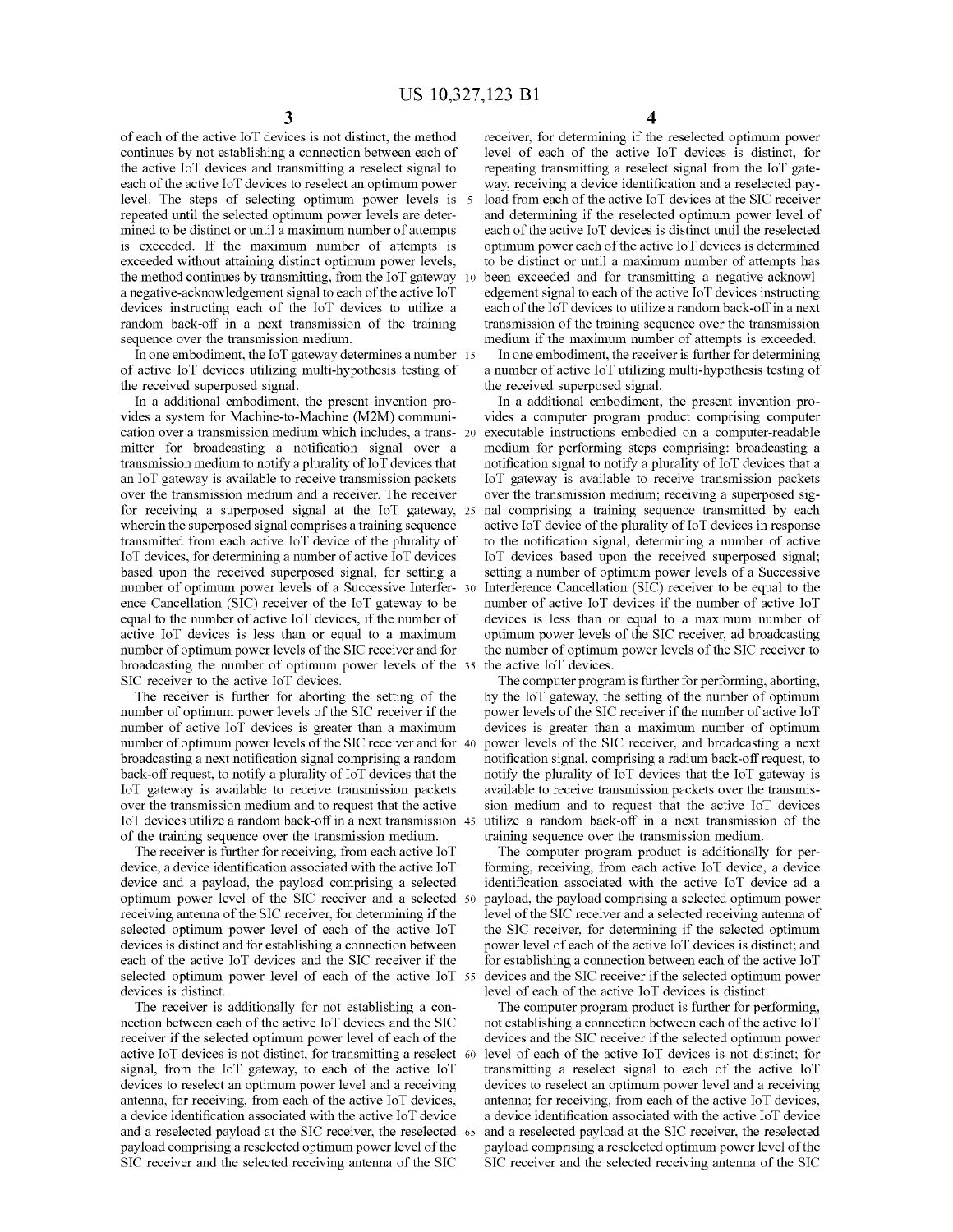receiver for detennining if the reselected optimum power level of each of the active loT devices is distinct; for repeating transmitting a reselect signal from the loT gateway, receiving a device identification and a reselected payload from each of the active IoT devices at the SIC receiver <sup>5</sup> and detennining if the reselected optimum power level of each of the active loT devices is distinct until the reselected optimum power each of the active  $I \circ T$  devices is determined to be distinct or until a maximum number of attempts has been exceeded; and for transmitting a negative-acknowledgement signal to each of the active  $I \circ T$  devices instructing each of the IoT devices to utilize a random back-off in a next transmission of the training sequence over the transmission medium if the maximum number of attempts is exceeded.

In a particular embodiment, the computer program product determines a number of active loT devices by utilizing multi-hypothesis testing of the received superposed signal.

In various embodiments, the present invention exploits the simplicity of slotted Aloha (SA), the merit of MIMO  $_{20}$ beamforming in reducing collisions, and the superior throughput of non-orthogonal multiple access (NOMA) and its ability to resolve residual collisions via use of a successive interference cancellation (SIC) receiver.

#### BRIEF DESCRIPTION OF THE DRAWINGS

For a fuller understanding of the invention, reference should be made to the following detailed description, taken in connection with the accompanying drawings, in which:

FIG. 1 is a illustration of a use case of the Beamforming, Slotted-Aloha, Non-Orthogonal Multiple-Input Multiple-Output (BF-SA-NOMA) protocol a implemented in a smart home with loT, in accordance with an embodiment of the present invention.

FIG. 2 is an illustration of Successive Interference Cancellation (SIC) receiver, in accordance with a embodiment of the present invention.

FIG. 3 is am illustration of the BF-SA-NOMA protocol  $_{40}$ frame structure, in accordance with an embodiment of the present invention.

FIG. 4 is a flow diagram illustrating the BF-SA-NOMA protocol phases, in accordance with an embodiment of the present invention.

FIG. 5 is a graphical illustration the detection probability of the number of active devices as a function of Signal-to-Noise Ratio (SNR) for  $P_{FA}=0.1$ , in accordance with an embodiment of the present invention.

FIG. 6 is a graphical illustration of the throughput of the 50 BF-SA-NOMA vs. Aloha NOMA, for different values of probability of transmission when  $M=10$  m=3,  $N_f=2$ ,  $N_r=2$ and  $k=3$  attempts, in accordance with an embodiment of the present invention.

FIG. 7 is a graphical illustration of the throughput of 55 BF-SA-NOMA vs. Aloha-NOMA and conventional slotted Aloha protocols when M=100, m=3,  $N_f$ =2,  $N_r$ =2 when k=2 ad 3 attempts, and for different values of probability of transmission, in accordance with an embodiment of the present invention.

FIG. 8 is a graphical illustration of the average charnel access delay of BF-SA-NOMA vs. Aloha NOMA for different values of probability of transmission when  $M=10$ ,  $m=3$ ,  $N<sub>r</sub>=2$ ,  $N<sub>r</sub>=2$  and  $k=2$  and 3 attempts, in accordance with an embodiment of the present invention.

FIG. 9 is a graphical illustration of the success rate of BF-SA-NOMA for different values of optimum power levels

when  $M=100$ ,  $N_f=2$ ,  $N_f=2$  and  $k=2$ , 3 and 5 attempts, in accordance with an embodiment of the present invention.

#### DETAILED DESCRIPTION OF THE INVENTION

The BF-SA-NOMA protocol of the present invention is a synergistic combination of the low complexity SA protocol with the advantage of collision avoidance using MIMO-BF and the high throughput feature of NOMA.

The main bottleneck of SA systems is the low throughput caused by the high number of collisions, which can be addressed by MIMO-BF and NOMA. In BF-SA-NOMA, the signaling overhead is reduced in the detection phase of the proposed protocol where the number of active IoT devices are detected by the gateway using a fonn of multiple hypotheses testing. The inventive protocol is also an energy efficient protocol due to the fact that MIMO-BF reduces collisions and the SIC receiver resolves the residual collisions, thus minimizing retransmission. The proposed scheme also increases the conventional SA throughput, significantly.

A exemplary illustration of a scenario of the present invention is depicted in FIG. 1 as a smart home **100** with an 25 loT network. In this model, loT devices **110, 112, 114, 116, 118** send their data to the loT gateway **105** using the BF-SA-NOMA protocol and the loT gateway **105** distinguish the signals utilizing an SIC receiver. The loT gateway **105** may then send data received from the loT devices **110,** 30 **112, 114, 116, 118** to an Internet-based cloud server **120,** which may be accessed by a remote device **125.**

The BF-SA-NOMA protocol of the present invention can be suitable for various scenarios where many 10T devices are transmitting, simultaneously, on the same frequency with 35 different power levels to a loT gateway, wherein the received signals can be separated via use of a Successive Interference Cancellation (SIC) receiver. An SIC receiver has the ability to receive two or more signals, concurrently, that would otherwise came a collision. In general, the SIC receiver is able to decode the stronger signal, subtract it from the combined signal, and extract the weaker one from the residue. As shown in FIG. 2 an SIC receiver **200** may receive a composite signal **205** comprising signals transmitted from three different loT devices and the associated interference. 45 The SIC receiver 200 detects the strongest signal  $(x_1)$  210 from the composite signal **205,** ad then subtracts the interference associated with  $x_1$  from the composite signal  $220$  to detect the second signal  $(x_2)$  225. The SIC receiver 200 then subtracts the interference associated with the second signal  $x<sub>2</sub>$  from the composite signal 230 to detect the third signal  $(x_3)$  235

One of the main practical challenges for enabling the implementation of the BF-SA-NOMA protocol is the assignment of proper power levels for the loT devices before transmitting the information; otherwise the signals received from different loT devices carmot be successively extracted from the composite received signal. This issue becomes more challenging in dynamic environments, where the number of loT devices with information ready to send is con-60 tinuously changing.

In the present invention, this challenge is addressed via a flexible frame structure. Such a scheme provides great flexibility in adapting to changing network environments. This structure is opposite to that of TDMA or FDMA in 65 which a new user arrival can completely change the overall frame structure such the additional user must be assigned at least one slot within the frame.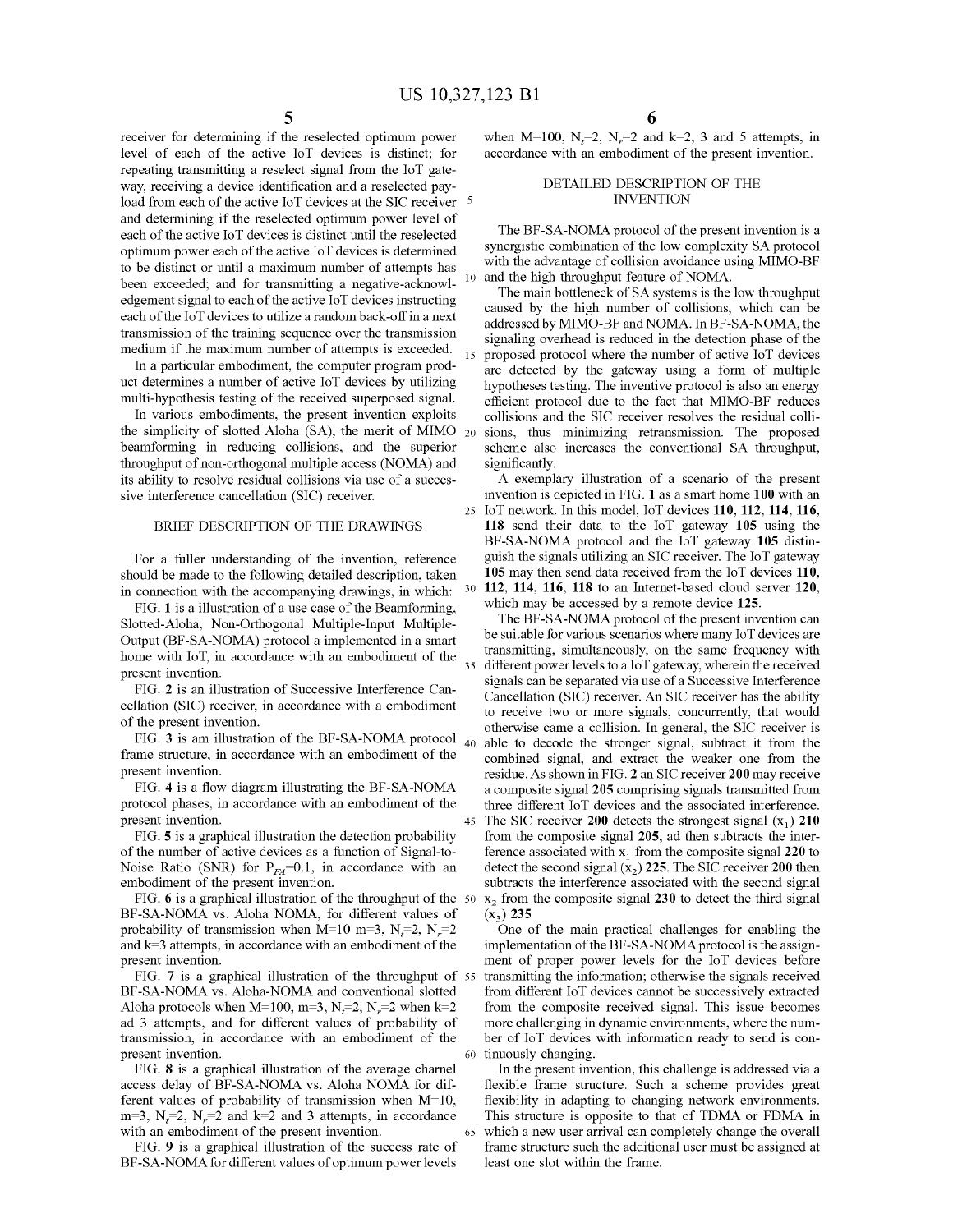As illustrated in FIG. 3, the proposed frame structure **300** is composed of 5 phases. In the first phase **305,** the loT gateway transmits a beacon signal to annonnce its readiness to receive packets.

Next 310, the IoT devices with packets ready to transmit 5 send a training sequence to aid the loT gateway in detecting the number of active loT devices in the transmission medium. The loT gateway detects the number of devices requesting transmission via a form of multiple hypotheses testing and adjusts the degree of SIC receiver for the optimum power levels. In practice, the SIC receiver has a fixed range of optimum power levels (e.g.  $m=2, 3$ ). If the loT devices were registered with the gateway, instead of the using multi-hypothesis testing method of the present invention, implementation would be simpler, however, doing so 15 would significantly increase the length of the control phase and thus decrease the payload, or throughput, considering the potentially large number of IoT devices.

In the third phase **315,** if the detected number of active IoT devices is not in the range of the total optimal power 20 levels the loT gateway aborts the transmission and starts the frame again by sending a new beacon signal and implying that the active transmitters utilize a random back-off in the next transmission. Alternatively, If the detected number of devices is in range of the SIC receiver, the loT gateway broadcasts the degree of the SIC receiver to the transmitters and then each active loT device randomly picks one of receiving antennas using a pre-calculated precoding matrix, and picks one of the optimum power levels. If the choices at each of the receiving antennas are distinct, the SIC receiver 30 can decode the self-identifying signals (device ID+payload) and then the gateway sends an acknowledgement (ACK) to the active loT devices. However, if the active loT devices did not select distinct power levels, the reselection process is repeated ad after a few attempts, if there is no successful transmission, the loT devices receive a negative-acknowledgment (NACK) and enter a random back-off mode. This method improves fairness among the users and will allow for the possibility of fewer active users in the next session, which will improve the probability of successful transmis- 40 sion.

FIG. 4 illustrates a flow diagram of the method of the present invention **400** for achieving M2M communication over a transmission medium. At a first step **405,** the method includes, broadcasting a notification signal, from an Internet of Things (IoT) gateway, to notify a plurality of IoT devices that the loT gateway is available to receive transmission packets over the transmission medium. At a next step **410,** each of the active IoT devices having packets ready to send over the transmission medium transmit a training sequence 50 over the transmission medium in response to the notification signal. After receiving a superposed signal at the loT gateway, wherein the superposed signal comprises each of the training sequences transmitted from each active loT device, the method continues at **415** by detecting the number of <sup>55</sup> active loT devices based upon the received superposed signal. In a particular embodiment, multi-hypothesis testing can be used to determine the number of active loT device from the superposed signal.

Following the determination of the number of active IoT  $\omega$ devices, the method continues at **420** by determining if the number of active loT devices is less than or equal to a maximum number of optimum power levels of a Successive Interference Cancellation (SIC) receiver of the IoT gateway. If the number of active IoT devices is less than or equal to  $65$ a maximum number of optimum power levels of the SIC receiver, the method continues at **425** by setting a number of

optimum power levels of the SIC receiver to be equal to the number of active loT devices and broadcasting, by the loT gateway, the number of optimum power levels of the SIC receiver to the active loT devices. Alternatively. If the number of active loT devices is greater than a maximum number of optimum power levels of the SIC receiver, the method continues at **445** by aborting the transmission and broadcasting a next notification signal comprising a random back-off request, to notify the plurality of IoT devices that the IoT gateway is available to receive transmission packets over the transmission medium and to request that the active loT devices utilize a random back-off in a next transmission of the training sequence over the transmission medium.

If the number of active IoT devices is less than or equal to a maximum number of optimum power levels of the SIC receiver, after setting a number of optimum power levels of the SIC receiver to be equal to the number of active loT devices and broadcasting the number of optimum power levels of the SIC receiver to the active IoT devices, the method continues at **430** by receiving, at each of the active 10T devices, the number of optimum power levels ofthe SIC receiver, selecting, by each of the active IoT devices, one of the optimum power levels of the SIC receiver and one of a <sup>25</sup> plurality of receiving antennas of the SIC receiver ad transmitting, by each of the active loT devices, a device identification associated with the active loT device and a payload, the payload comprising the selected optimum power level of the SIC receiver ad the selected receiving antenna of the SIC receiver. After transmitting the IoT power levels to the receiver, the method continues at **435** by determining if the selected optimum power level of each of the active loT devices is distinct. If the selected optimum power level of each of the active IoT devices is distinct, the method continued at 450 by establishing a connection between each of the active IoT devices and the SIC receiver if the selected optimum power level of each of the active IoT devices is distinct.

Alternatively, if it is determined that the selected optimum power level of each of the active IoT devices is not distinct, the method continues at **440** by not establishing a connection between each of the active IoT devices and the SIC receiver and repeating the steps of transmitting and reselecting optimum power levels of the SIC receiver at each of the active IoT devices, until the reselected optimum power each of the active IoT devices is determined to be distinct or until a maximum number of attempts  $(\leq k)$  has been exceeded. If the maximum number of attempts has been exceeded, the method continues to step **445** where the connection is aborted and a negative-acknowledgement (NACK) signal to each of the active loT devices instructing each of the loT devices to utilize a random back-off in a next transmission of the training sequence over the transmission medium when a maximum number of attempts has been exceeded.

As previously described, a form of multiple hypothesis testing may be used to determine the number of active loT devices from the composite signal received at the SIC receiver. The detection of active loT devices starts in the second phase of the BF-SA-NOMA frame as presented in FIG. 3.

After receiving the beacon (notification signal), all the loT devices send, at the same power level, a training sequence of length L using the slotted Aloha protocol. The superposed received signal at the loT gateway from active transmitting IoT devices is given by:

 $v=Hs+w$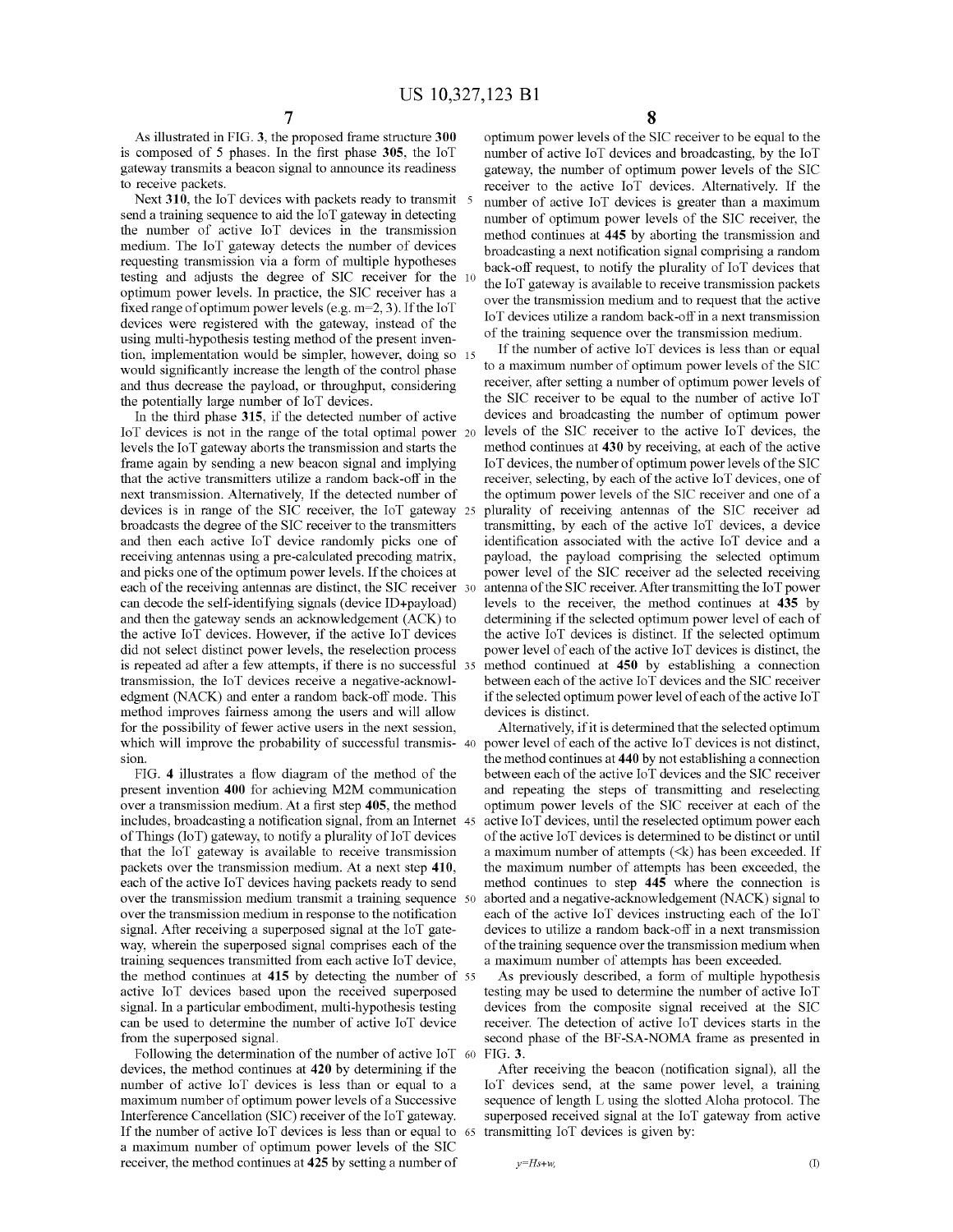$\overline{5}$ 

25

30

*Pr:*

where  $H=[h_1, h_2, \ldots, h_N] \in \mathbb{R}^N$  and  $h_n$  is the channel gain between the nth IoT device and the IoT gateway.  $s \in \mathbb{R}^{\mathbb{N} \times \mathbb{L}}$  is transmit sequence (e.g. BPSK) from N loT active devices and  $w \in \mathbb{R}^{|x_L|}$  is the additive white Gaussian noise with zero mean and variance  $\sigma^2$ . The multiple hypothesis test is used to detect the number of N active IoT devices from the total M loT devices. The following procedure is used to sequentially detect the number of active devices:

 $\mathcal{H}_0$ : Received signal contains only noise  $v = w$ 10

 $H<sub>1</sub>$ : Received signal contains data from at least one IoT device

$$
y=h_1s_1+w,\tag{2}
$$

 $\mathcal{H}_N$ : Received signal contains data from at most N IoT <sup>15</sup> devices

 $v=Hs+u$ 

Assuming,  $h_n=1$ ,  $\forall n \in \{1, 2, \ldots, N\}$ . Following the Neyman-Pearson (NP) test, it can be written in Likelihood  $_{20}$ Ratio (LR) testing  $\mathcal{H}_{N}$  vs.  $\mathcal{H}_{N-1}$  as:

$$
\frac{p\left(y; \sum_{n=1}^{N} s_n \mathcal{H}_N\right)}{p\left(y; \sum_{n=1}^{N-1} s_n \mathcal{H}_{N-1}\right)} = \frac{\exp\left[-\frac{s}{2\sigma^2} \left(y - \sum_{n=1}^{N} h_n s_n\right)^T \left(y - \sum_{n=1}^{N} h_n s_n\right)\right]}{\exp\left[-\frac{s}{2\sigma^2} \left(y - \sum_{n=1}^{N-1} h_n s_n\right)^T \left(y - \sum_{n=1}^{N-1} h_n s_n\right)\right]} \geq \mathcal{H}_{N-1}^N \gamma, N = 1, ..., M
$$
\n(3)

35 where  $s_n \in \mathbb{R}^{k \times L}$  is the transmitted sequence from the *n<sup>th</sup>* IoT device. By taking the logarithm,  $(3)$  is simplified to:

$$
T(y) = \frac{1}{L} \sum_{i=0}^{L-1} y \ge \frac{\mathcal{H}_{N-1}}{\mathcal{H}_{N}} \tag{4}
$$
  

$$
\frac{2\sigma^2 \ln y - \left( \left( \sum_{n=1}^{N-1} h_n s_n \right) \left( \sum_{n=1}^{N-1} h_n s_n \right)^T + \left( \sum_{n=1}^{N} h_n s_n \right) \left( \sum_{n=1}^{N} h_n s_n \right)^T \right)}{-2 \left( \sum_{n=1}^{N-1} h_n s_n + \sum_{n=1}^{N} h_n s_n \right)} = \gamma' \tag{4}
$$

for a desired probability of false alarm  $P_{FA}$ , which occurs 55 M=100, m=3 optimum power levels, k=3 attempts, N<sub>t</sub>=2, The NP detector, or the test statistic, in (4) compares the sample mean of the received signal to the threshold  $\gamma'$  to 50 decide on a hypothesis  $\mathcal{H}_{N}$  or  $\mathcal{H}_{N-1}$ . The NP test terminates if the number of detected loT devices exceeds the SIC receiver optimum power levels, which are 3 levels in this exemplary embodiment. To compute the threshold  $\gamma'$  in (4) when deciding  $\mathcal{H}_{N}$  if the test in (4) is greater than the threshold  $\gamma'$ , so that  $P_{FA}$  can be written as:

$$
P_{FA} = P(T(y) \ge \gamma'; \mathcal{H}_N) \tag{5}
$$

Since the test in  $(4)$  under both hypothesis is a Gaussian distribution, that

$$
T(y) \sim \mathcal{N}\left(\sum_{l=0}^{L-1} \sum_{n=1}^{N-1} s_n, \frac{\sigma^2}{L}\right)
$$

under  $\mathcal{H}_{N-1}$  and

$$
T(y) \sim \mathcal{N}\left(\sum_{l=0}^{L-1} \sum_{n=1}^{N} s_n, \frac{\sigma^2}{L}\right)
$$

under  $\mathcal{H}_N$  one can rewrite (5) as:

(6) 
$$
P_{FA} = Q \left( \frac{\gamma' - \sum_{l=0}^{L-1} \sum_{n=1}^{N} s_n}{\sqrt{\sigma^2 / L}} \right)
$$

Thus, the threshold  $\gamma'$  is given by:

$$
\gamma' = Q^{-1}(P_{FA})\sqrt{\sigma^2/L} + \sum_{l=0}^{L-1} \sum_{n=1}^{N} s_n.
$$
 (7)

Following the same steps, the probability of detecting the number of active devices is:

$$
P_D = Q \left( \frac{\gamma' - \sum_{l=0}^{L-1} \sum_{n=1}^{N-1} s_n}{\sqrt{\sigma^2 / L}} \right)
$$
\n
$$
(8)
$$

From (7), (8) one can write the  $P_D$  as a function of energy to noise ratio as:

$$
P_D = Q \left(Q^{-1}(P_{FA}) + \frac{\sum\limits_{l=0}^{L-1}\sum\limits_{n=1}^{N}s_n - \sum\limits_{l=0}^{L-s}\sum\limits_{n=1}^{N-1}s_n}{\sqrt{\sigma^2/L}}\right) \tag{9}
$$

The probability of correct detection of the number of active users as a function of the SNR for  $P_{FA}=0.1$  is shown in FIG. 5. It can be seen that the detection performance 45 increases monotonically and smoothly with increasing SNR. In an exemplary embodiment, it is assumed that there is one IoT gateway with  $N_r$  receiving antennas and a total of M IoT devices each with  $N_t$  transmitting antennas. A binomial distribution is considered to model the random number of active IoT devices N, each with probability of transmission

$$
P_r(N; p_T, M) = (_N^M) p_T^N (1 - p_T)^{M - N}
$$
\n(10)

FIG. 6 shows the throughput of BF-SA-NOMA when Nr=2 and for different values of  $p_T$ . In the simulation of the exemplary embodiment, throughput is defined as the average number of packets that are successfully decoded for a given probability of transmission. As expected, it can be observed that the throughput decreases as the probability of transmission increases. Also, as expected, it can be seen that the throughput of the BF-SA-NOMA protocol is always higher than that of Aloha-NOMA and conventional SA protocols. In particular, when the probability of transmission 65 is 0.15, the throughput ofBF-SA-NOMAis almost 60 times higher than that of conventional slotted Aloha and 2 times higher (i.e., the beamforming gain) than Aloha-NOMA. This

9 **10**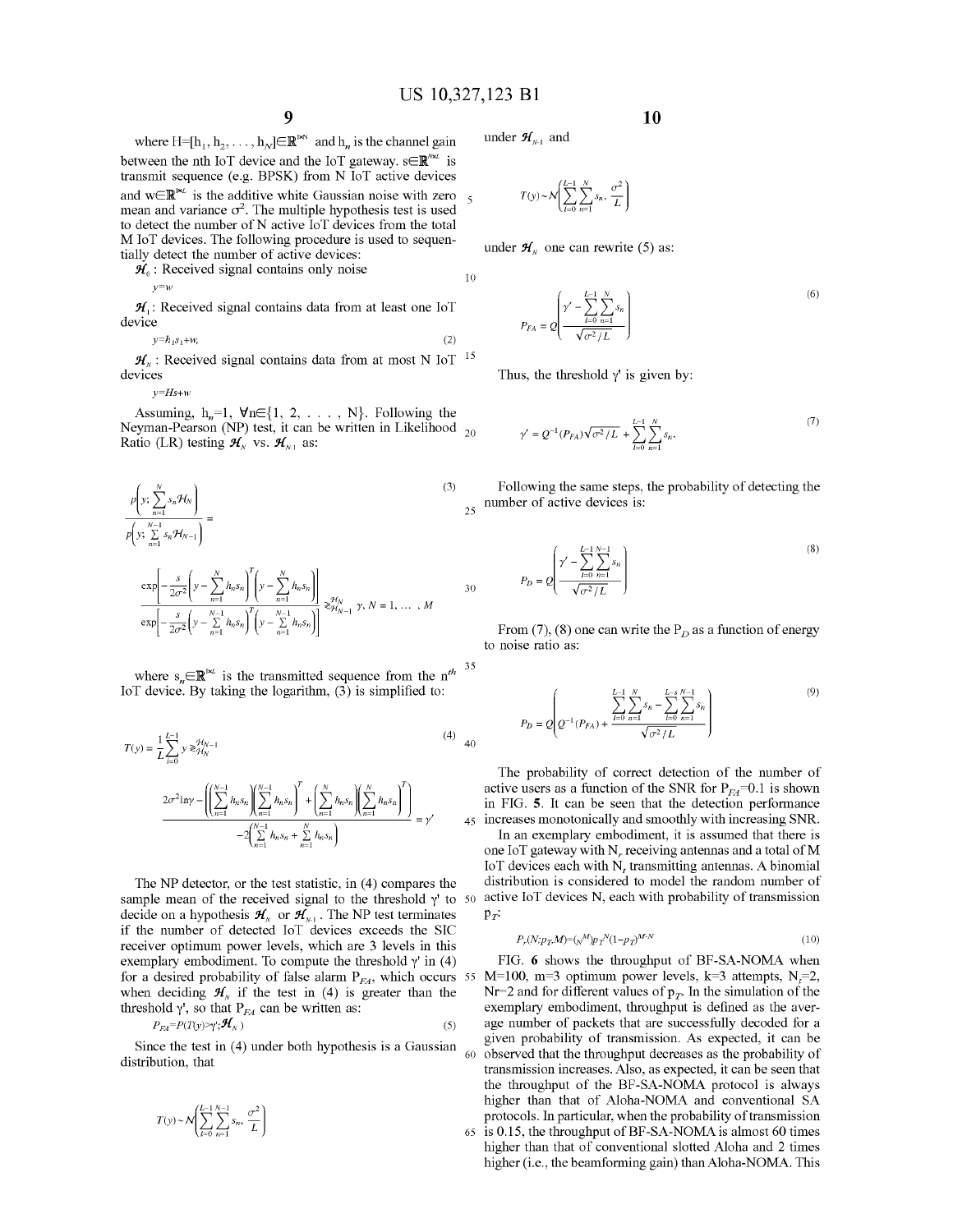demonstrates that the BF-SA-NOMA protocol of the present invention provides a dramatic improvement in throughput, in comparison with conventional slotted Aloha and Aloha-NOMA protocols, due to the additional "virtual" sub-channels in the spatial and power domains. More importantly, it is worth mention that achieving a throughput gain similar to that of the proposed BF-SA-NOMA using Aloha-NOMA requires an excessive increase in the SIC receiver power levels which is impractical when using power-limited loT devices.

In FIG. 7 and FIG. 8 illustrate the beamforming gains in terms of the throughput and channel access delay of BF-SA-NOMA when  $k=2$ , 3 attempts, M=100, m=3.  $N_f=Nr=2$ , and for different values of probability of transmission. In simulation, the channel access delay is composed of three com- <sup>15</sup> ponents, namely: round trip delay, delay due to the attempts for random selection of distinct power levels, and the back-off delay, which occurs if the number of active loT devices is greater than the degree of SIC receiver or when the loT devices fail in selecting distinct optimum power 20 levels in k attempts. FIG. 7 and FIG. 8 illustrate the beamforming gains, where it is shown that BF-SA-NOMA when k=2 can still achieve a higher throughput than Aloha-NOMA when  $k=3$  with a lower channel access delay, resulting from reducing the probability of collision and the <sup>25</sup> average back-off delay by creating more "virtual" subchannels via MIMO beamforming.

In order to see the impact of the number of optimum power levels on the throughput of BF-SA-NOMA, the throughput of BF-SA-NOMA for different power levels are 30 shown in FIG. 9. For  $M=100$ , k=2, 3 and 5 and probability of transmission of 0.05, the throughput of Aloha-NOMA increases with the increase in optimum power levels (SIC degree). For example. Aloha-NOMA with 3 power levels has a higher throughput than Aloha-NOMA with 2 power 35 levels. However, the throughput improvement becomes insufficient for optimum power levels greater than 5 (saturation in the throughput gain). Also, the simulation results in FIG. 9, shows the impact of the number of attempts k, for picking distinct optimum power levels, on throughput for 40 different optimal power levels. The more attempts allowed for picking the optimum power levels, the higher the throughput that can be achieved at the cost of increased delay.

Accordingly, in various embodiments, the present inven- 45 tion provides a system ad method for BF-SA-NOMA as a random access protocol that is easy to implement, energy efficient, scalable and compatible with the limited-power and low complexity requirements of loT devices. The proposed protocol has three major advantages: (i) it uses a form 50 of multiple hypothesis testing at the loT gateway to determine the number of active loT devices in the medium. Knowing the number of active loT devices is essential for optimizing the SIC power levels in order to distinguish between signals transmitted from different loT devices on 55 the same time and frequency, (ii) by use of beamforming, BF-SA-NOMA demonstrates a significant improvement in throughput for a large number of loT devices, compared with conventional slotted Aloha and Aloha-NOMA protocols, through the exploitation of power and spatial domains <sup>60</sup> without excessively increasing the SIC power levels which is impractical when using power-limited loT devices, and (iii) it addresses the Aloha-NOMA channel access delay problem by reducing the probability of collision and consequently lowering the average back-off delay via beam- 65 forming. The simulation results show that BF-SA-NOMA can achieve higher throughput than Aloha-NOMA with

fewer attempts and consequently a lower channel access delay. Such a random access protocol can be quite important for massive M2M communication in loT networks.

# SOFTWARE AND HARDWARE EXAMPLES

The various techniques described herein can be implemented in connection with hardware or software or, where appropriate, with a combination of both. Thus, the methods 10 and system described herein, or certain aspects or portions thereof, can take the form of program code (i.e., instructions) embodied in tangible media, such as hard drives, solid state drives, or any other machine-readable storage medium, wherein, when the program code is loaded into and executed by a machine, such as a computing device, the machine becomes an apparatus for practicing the invention. In the case of program code execution on programmable computers, the computing device will generally include a processor, a storage medium readable by the processor (including volatile and non-volatile memory and/or storage elements), at least one input device, and at least one output device. The program(s) can be implemented in assembly or machine language, if desired. In may case, the language can be a compiled or interpreted language, ad combined with hardware implementations.

The invention can also be practiced via communications embodied in the form of program code that is transmitted over some transmission medium, such as over electrical wiring or cabling, through fiber optics, or via my other form of transmission, wherein, when the program code is received and loaded into and executed by a machine, such as a EPROM, a gate array, a progrannnable logic device (PLD), a client computer, or the like, the machine becomes an apparatus for practicing the invention. When implemented on a general-purpose processor, the program code combines with the processor to provide a distinct apparatus that operates to invoke the functionality of the invention. Additionally, my storage techniques used in connection with the invention can be a combination of hardware and software.

While methods, apparatuses and systems have been described in connection with exemplary embodiments of the various figures, it is to be understood that other similar embodiments can be used or modifications and additions can be made to the described embodiments for performing the same function without deviating therefrom. Therefore, the invention should not be limited to my single embodiment, but rather should be construed in breadth and scope in accordance with the appended claims.

What is claimed is:

1. A method for Machine-to-Machine (M2M) communication over a transmission medium, the method comprising:

- broadcasting a notification signal, from an Internet of Things  $(IoT)$  gateway to notify a plurality of  $IoT$ devices that the loT gateway is available to receive transmission packets over the transmission medium;
- transmitting a training sequence over the transmission medium from each active  $I \circ T$  device of the plurality of devices in response to the notification signal;
- receiving a superposed signal at the loT gateway, wherein the superposed signal comprises each of the training sequences transmitted from each active loT device;
- determining, by the loT gateway, a number of active loT devices based upon the received superposed signal;
- in response to the number of active loT devices being less than or equal to a maximum number of optimum power levels of a Successive Interference Cancellation (SIC) receiver of the loT gateway, setting a number of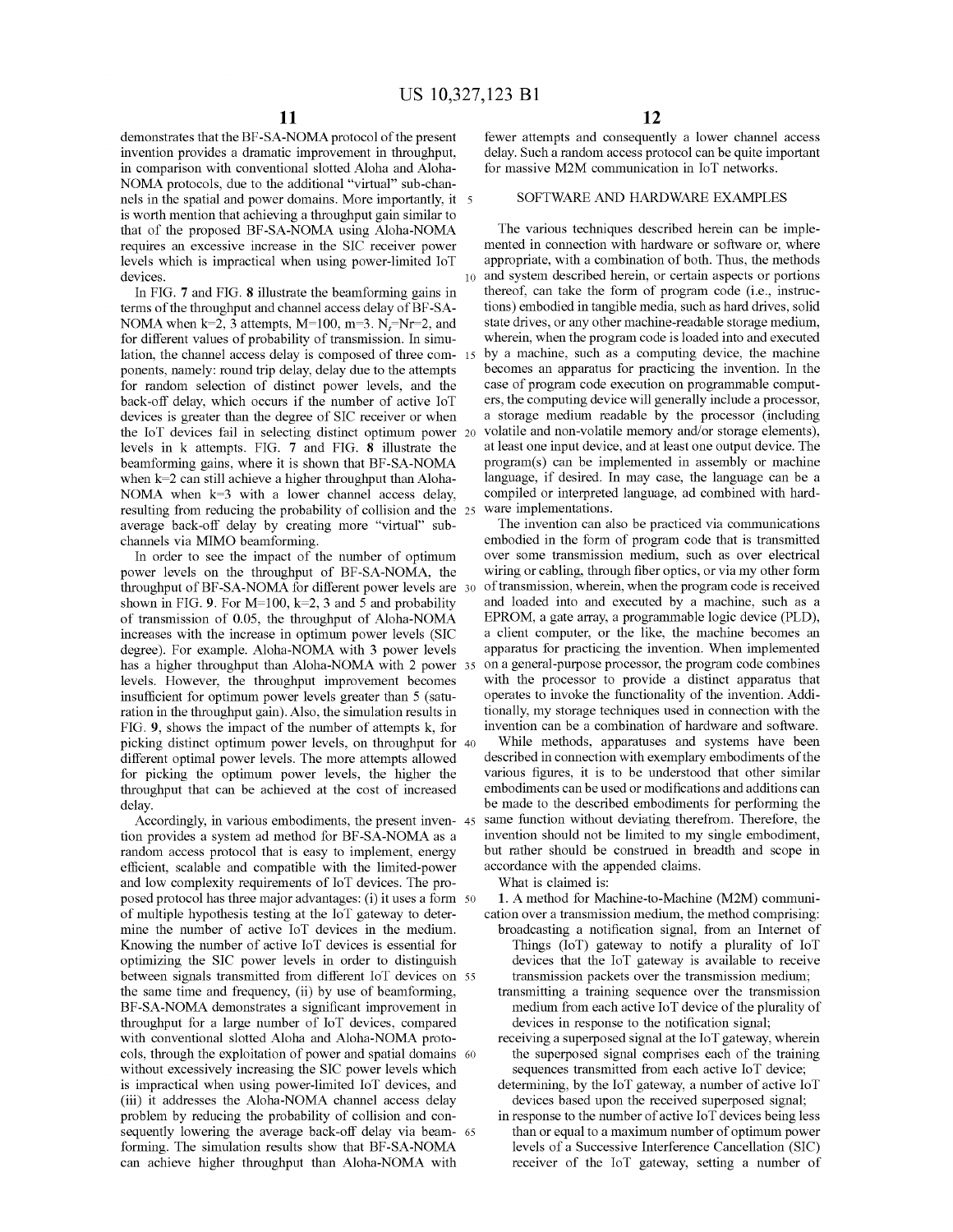10

25

optimum power levels of the SIC receiver to be equal to the number of active loT devices;

- broadcasting, by the loT gateway, the number of optimum power levels of the SIC receiver to the active loT devices; and
- selecting, by each of the active loT devices, one of a plurality of receiving antennas of the SIC receiver using a pre-calculated precoding matrix, to implement multiple-input multiple-output (MIMO) beamforming at the SIC receiver.

2. The method of claim 1, further comprising, if the number of active loT devices is greater than a maximum number of optimum power levels of the SIC receiver:

- 15 aborting, by the IoT gateway, the setting of the number of optimum power levels of the SIC receiver; and
- broadcasting, by the loT gateway, a next notification signal comprising a random back-off request, to notify the plurality of loT devices that the loT gateway is available to receive transmission packets over the transmission medium and to request that the active loT 20 devices utilize a random back-offin a next transmission of the training sequence over the transmission medium.
- 3. The method of claim 1, further comprising:
- receiving, at each of the active IoT devices, the number of optimum power levels of the SIC receiver;
- selecting, by each of the active loT devices, one of the optimum power levels of the SIC receiver;
- transmitting, by each of the active loT devices, a device identification associated with the active loT device and a payload, the payload comprising the selected opti- 30 mum power level of the SIC receiver and the selected receiving antenna of the SIC receiver;
- receiving, at the SIC receiver, the device identification and the payload from each of the active loT devices;
- determining if the selected optimum power level of each <sup>35</sup> of the active loT devices is distinct; and
- establishing a connection between each of the active  $I \circ T$ devices and the SIC receiver if the selected optimum power level of each of the active IoT devices is distinct.
- 40 4. The method of claim 3, further comprising: not establishing a connection between each of the active loT devices and the SIC receiver if the selected optimum power level of each of the active loT devices is not distinct;
- transmitting a reselect signal, from the loT gateway, to 45 each of the active loT devices to reselect an optimum power level and a receiving antenna;
- 50 reselecting, by each of the active loT devices, one of the optimum power levels of the SIC receiver and one of a plurality of receiving antennas of the SIC receiver;
- 55 transmitting, by each of the active loT devices, a device identification associated with the active loT device and a reselected payload, the payload comprising a reselected optimum power level of the SIC receiver and the selected receiving antenna of the SIC receiver;
- transmitting, by each of the active IoT devices, the device identification associated with the active loT device and the reselected payload;
- receiving, at the SIC receiver, the device identification and the reselected payload for each of the active IoT 60 devices;
- determining if the reselected optimum power level of each of the active loT devices is distinct;
- gateway, reselecting one of the optimum power levels, 65 receiver and wherein the receiver is further: repeating transmitting a reselect signal from the loT transmitting a reselected payload comprising the reselected optimum power level, receiving the device iden-

tification and the reselected payload for each of the active loT devices at the SIC receiver and determining if the reselected optimum power level of each of the active loT devices is distinct until the reselected optimum power each of the active loT devices is determined to be distinct or until a maximum number of attempts has been exceeded; and

transmitting, from the loT gateway a negative-acknowledgement signal to each of the active loT devices instructing each of the IoT devices to utilize a random back-off in a next transmission of the training sequence over the transmission medium when a maximum number of attempts has been exceeded.

5. The method of claim 1, wherein determining, by the loT gateway, a number of active loT devices further comprises, utilizing multi-hypothesis testing of the received superposed signal to determine the number of active loT devices.

6. A system for Machine-to-Machine (M2M) communication over a transmission medium, the system comprising:

- a transmitter for broadcasting a notification signal over a transmission medium to notify a plurality of loT devices that an loT gateway is available to receive transmission packets over the transmission medium; a receiver;
	- for receiving a superposed signal at the loT gateway, wherein the superposed signal comprises a training sequence transmitted from each active loT device of the plurality of loT devices;
	- for determining a number of active loT devices based upon the received superposed signal, for setting a number of optimum power levels of a Successive Interference Cancellation (SIC) receiver of the loT gateway to be equal to the number of active loT devices, if the number of active loT devices is less than or equal to a maximum number of optimum power levels of the SIC receiver;
	- for broadcasting the number of optimum power levels of the SIC receiver to the active loT devices; and
	- for receiving, by each of the active loT devices, a device identification associated with the active loT device and a payload, the payload comprising a selected receiving antenna of a plurality of receiving antennas of the SIC receiver selected by the active loT device based upon a pre-calculated precoding matrix, to implement multiple-input multiple-output (MIMO) beamforming at the SIC receiver.
- 7. The system of claim 6, wherein the receiver is further: for aborting the setting of the number of optimum power levels of the SIC receiver if the number of active loT devices is greater than a maximum number of optimum power levels of the SIC receiver; and
- for broadcasting a next notification signal comprising a random back-off request, to notify a plurality of loT devices that the loT gateway is available to receive transmission packets over the transmission medium and to request that the active loT devices utilize a random back-off in a next transmission of the training sequence over the transmission medium.

8. The system of claim 6, wherein the payload further comprises a selected optimum power level of the SIC

for determining if the selected optimum power level of each of the active loT devices is distinct; and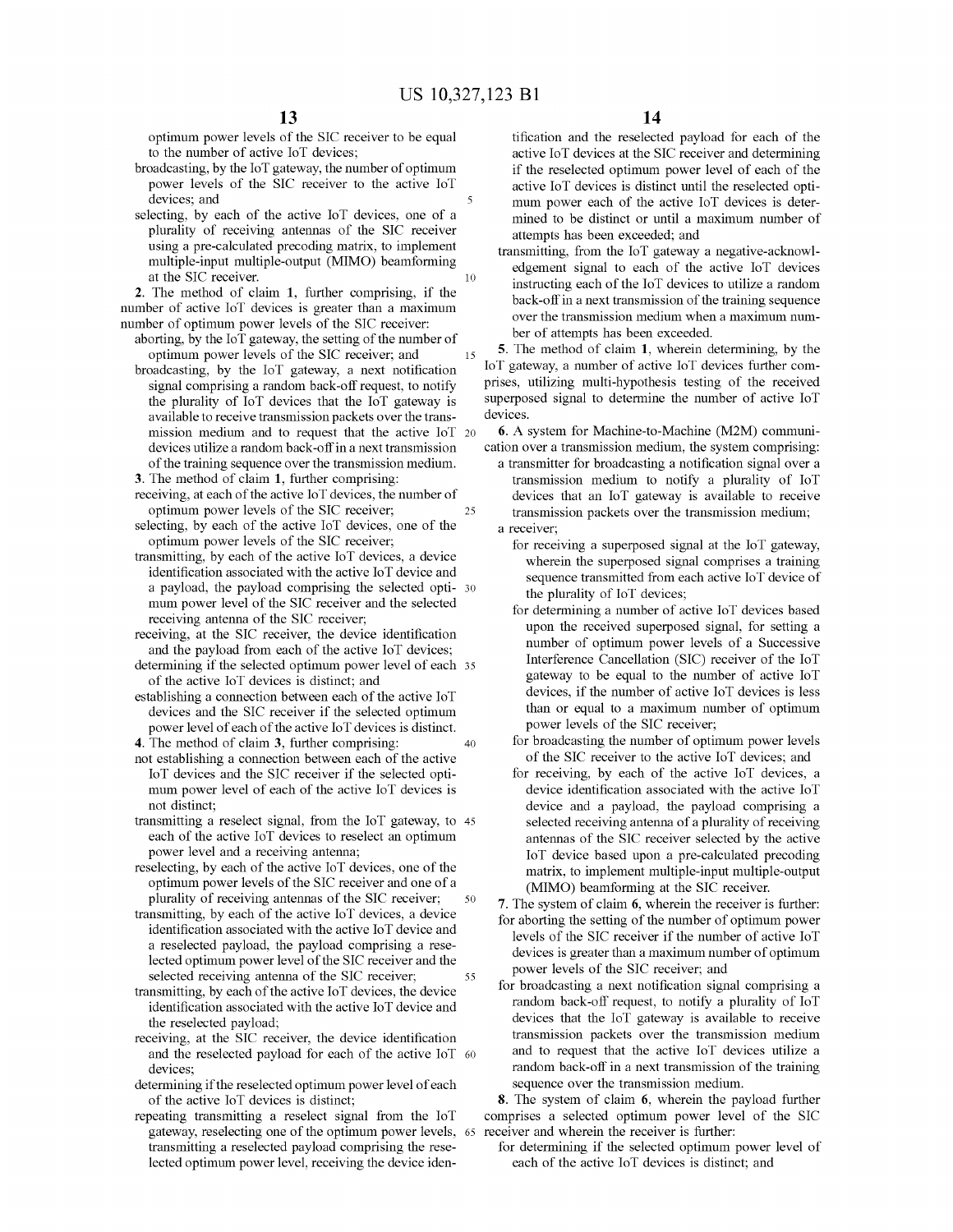for establishing a connection between each of the active loT devices and the SIC receiver if the selected optimum power level of each of the active loT devices is distinct.

9. The system of claim 8, wherein the receiver is further:

- for not establishing a connection between each of the active loT devices and the SIC receiver if the selected optimum power level of each of the active IoT devices is not distinct;
- for transmitting a reselect signal, from the loT gateway, to 10 each of the active loT devices to reselect an optimum power level and a receiving antenna;
- for receiving, from each of the active loT devices, a device identification associated with the active loT device and a reselected payload at the SIC receiver, the 15 reselected payload comprising a reselected optimum power level of the SIC receiver and the selected receiving antenna of the SIC receiver;
- 20 for determining if the reselected optimum power level of each of the active loT devices is distinct;
- optimum power level of each of the active IoT devices 25 receiver further for: for repeating transmitting a reselect signal from the loT gateway, receiving a device identification and a reselected payload from each of the active loT devices at the SIC receiver and determining if the reselected is distinct until the reselected optimum power each of the active loT devices is determined to be distinct or until a maximum number of attempts has been exceeded; and
- 35 for transmitting a negative-acknowledgement signal to 30 each of the active loT devices instructing each of the loT devices to utilize a random back-off in a next transmission of the training sequence over the transmission medium if the maximum number of attempts is exceeded.

40 10. The system of claim 6, wherein the receiver for determining a number of active loT devices further comprises, utilizing multi-hypothesis testing of the received superposed signal to determine the number of active loT devices.

11. An loT gateway for Machine-to-Machine (M2M) commnnication over a transmission medium, the loT gateway comprising:

- a transmitter for broadcasting a notification signal to notify a plurality of  $I \circ T$  devices that the  $I \circ T$  gateway is 45 available to receive transmission packets over the transmission medium;
- a Successive Interference Cancellation (SIC) Receiver for;
	- receiving a superposed signal at the loT gateway, 50 wherein the superposed signal comprises a training sequences transmitted from each active 10T device of a plurality of devices in response to the notification signal;
	- determining a number of active loT devices based upon <sup>55</sup> the received superposed signal;
	- if the number of active IoT devices is less than or equal to a maximum number of optimum power levels of the Successive Interference Cancellation (SIC) receiver of the loT gateway, setting a number of <sup>60</sup> optimum power levels of the SIC receiver to be equal to the number of active loT devices;
- 65 the transmitter further for broadcasting the number of optimum power levels of the SIC receiver to the active loT devices; and
- the receiver further for receiving, by each of the active loT devices, a device identification associated with the

active loT device and a payload, the payload comprising a selected receiving antenna of a plurality of receiving antennas of the SIC receiver selected by the active loT device based upon a pre-calculated precoding matrix, to implement multiple-input multiple-output (MIMO) beamforming at the SIC receiver.

12. The loT gateway of claim 11, wherein the SIC receiver is further for:

- if the number of active loT devices is greater than a maximum number of optimum power levels of the SIC receiver:
- aborting the setting of the number of optimum power levels of the SIC receiver; and
- wherein the transmitter is further for broadcasting a next notification signal comprising a random back-off request, to notify the plurality of loT devices that the loT gateway is available to receive transmission packets over the transmission medium and to request that the active loT devices utilize a random back-off in a next transmission of the training sequence over the transmission medium.

13. The loT gateway of claim 11, wherein the payload from each of the active loT device further comprises a selected optimum power level of the SIC receiver, the SIC

- determining if the selected optimum power level of each of the active loT devices is distinct; and
- establishing a connection between each of the active IoT devices and the SIC receiver if the selected optimum power level of each of the active IoT devices is distinct.
- 14. The loT gateway of claim 13, wherein the SIC receiver and the transmitter are further for:
	- not establishing, by the SIC receiver, a connection between each of the active loT devices and the SIC receiver if the selected optimum power level of each of the active loT devices is not distinct;
	- transmitting, by the transmitter, a reselect signal to each of the active IoT devices to reselect an optimum power level and a receiving antenna;
	- receiving, at the SIC receiver of the loT gateway, the device identification and a reselected payload for each of the active loT devices;
	- determining, at the SIC receiver, if the reselected optimum power level of each of the active loT devices is distinct;
	- repeating transmitting a reselect signal, receiving the device identification and the reselected payload for each of the active loT devices at the SIC receiver and determining if the reselected optimum power level of each of the active loT devices is distinct nntil the reselected optimum power each of the active loT devices is determined to be distinct or until a maximum number of attempts has been exceeded; and
	- transmitting, from the transmitter, a negative-acknowledgement signal to each of the active loT devices instructing each of the IoT devices to utilize a random back-off in a next transmission of the training sequence over the transmission medium when a maximum number of attempts has been exceeded.

15. The loT gateway of claim 11, wherein determining a number of active loT devices, at the SIC receiver, further comprises, utilizing multi-hypothesis testing of the received superposed signal to determine the number of active loT devices.

16. A computer program product comprising computer executable instructions embodied on a non-transitory computer-readable medium for performing steps comprising: